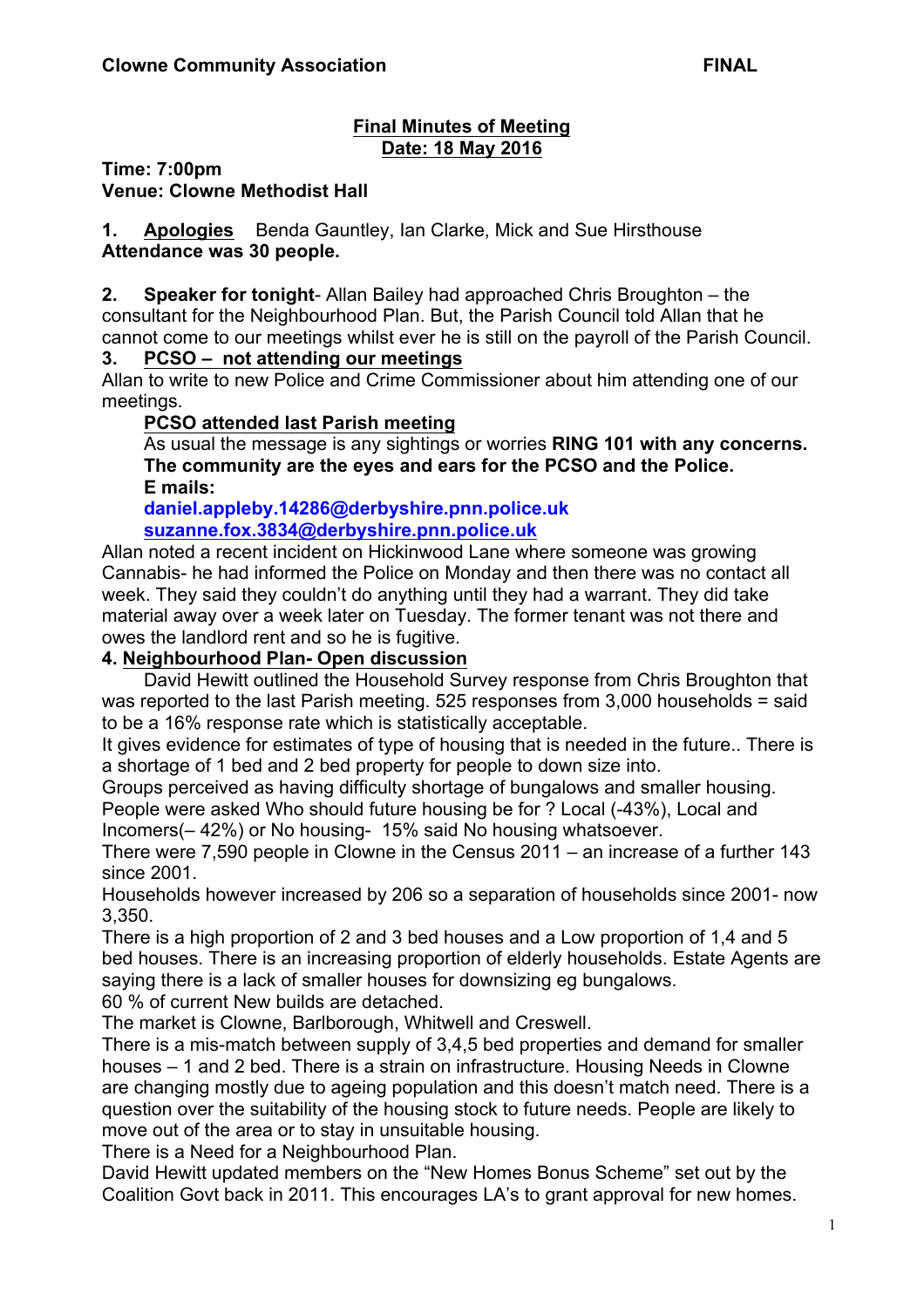The Govt matches the rates income raised for 6 years to Councils on top of normal rate income from new housing.

For Clowne for Band B houses in 2011-12 some £15-16k income over 5 years In 2011-14 £24K

In 2014-15 £85K

2015-16 no figures yet

In total since it started in 2011 up to 2014/15 BDC have made an additional £68k out of this Govt incentive on top of existing £68k rates. None of that goes to the local Parish. Eric Burgess commented that Families have been in the village a long time.

He didn't want to see the village wrecked by developers. The Parish have a decision to make shortly to move on with the Neighbourhood Plan process or leave it at that. It will cost money to do a Neighbourhood Plan. There may be other ways to spend the money.?

He quoted one area where a Planning decision was made just before a Neighbourhood Plan was published.

Why has the Inspector passed approval on development 2 days before a referendum on a Neighbourhood Plan that cost £60-80,000. The Neighbourhood Plan produced wasn't worth it as it had been passed for approval 2 days before by the Govt Inspector. It is difficult to know what the best decision is . The document tells us we need bungalows and 2 bed houses. BDC have a different policy driver –and the Housing Statement and Developers don't want to do what Clowne needs. They want to build what makes the most profit. Councils will lose at Appeal if they refuse housing applications in a situation where they do not have a 5 years supply statement in place.

The Bolsover wide Local Plan is due for consultation in September. There is concern over the direction of Regionalism at present.

It is likely that it will move us closer to Sheffield. Unless Clowne has a Neighbourhood Plan we will be part of Sheffield. Bolsover at present are minded to stay as part of D2N2- the Derbyshire/Nottinghamshire alliance.

Dave Hewitt spoke about the cost of producing a Neighbourhood Plan.

He has researched this and spoken to 7 areas who have done one. The dearest for a 10,000 population area was £14k and they got £9k from Govt grant and it took 12 months. They had great help from their District Council. The Local Planning Authority is under a duty to help local people draw up a plan. There is an initial £9k grant and more is then available.

The Local Planning Authority is under a duty to help local people draw up a plan. The Parish have funds- there are grants of up to £20k.

There is a Steering group. There is a Special Meeting of the Parish next week. Is this for the Neighbourhood Plan discussion? We don't know.

Evidence on grants and costs of Neighbourhood Plan production should go to all the Parish Councillors so they can make an informed decision.

The Household Survey gives the opportunity to talk to Planners – but it has no status in Panning law decisions.

The Parish have a meeting in June with the Low Road developer proposal. BDC have a duty to assist developers to make applications. They are already talking with

developers in the North Clowne proposal. This position suits District Council planners. Concern over the Low Road development and its impacts on the town are significant. The development proposes extra facilities as well as housing. The Parish Council own some land there – 5 acres.

At the last District Council Planning meeting everyone was reminded that they still had to find over 6,000 houses for the District.

Bolsover District Council AGM was held recently- and only Eric Burgess attended as a member of the general public.

Our 4 District Councillors pass little down to the community on this. They are only 4 votes out of 37- mostly Labour decision politics tends to take over. Over the last year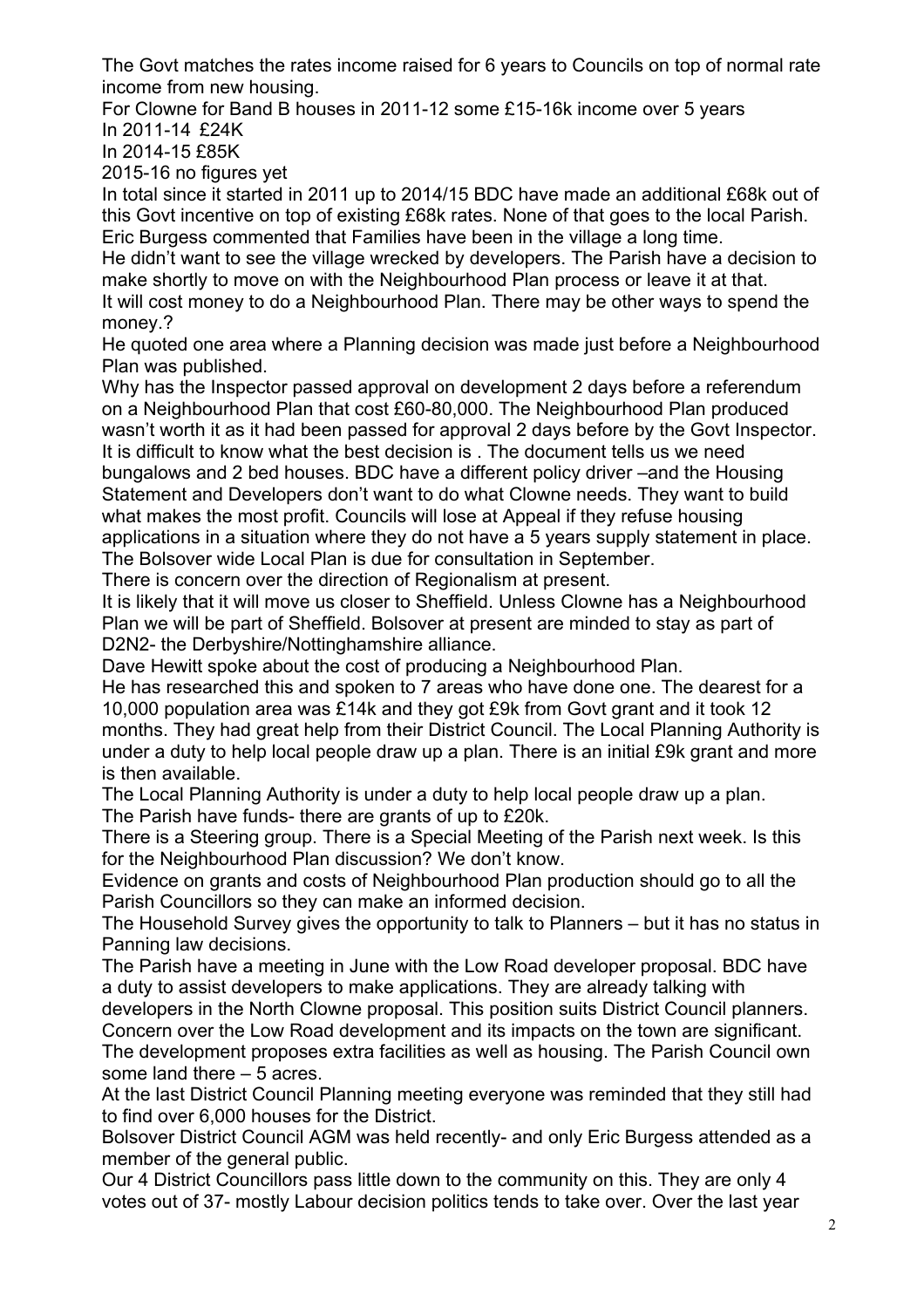the Parish have put in comments to Bolsover DC Planning and BDC have still passed developments for approval.

We are the only Parish in Bolsover who have got this far on the Neighbourhood Plan route.

## **5. Minutes of the previous meeting 23 March 2016 were approved.**

## **Matters Arising:**

## **5.1 Buses- Eric Burgess updated**

Eric reported that the pressure for a bus service has hit the buffers- as the political wrangling over Regional government groupings continues. Cllr Anne Western Derbyshire CC is going to talk to the Govt Minister about our bus services. It was suggested and **AGREED**- that we should write to the 2 minor bus companies that operate locally to ask if a bus service can be put on? The existing bus service subsidies will be withdrawn by 2020 by DCC– and the impact on rural communities is particularly hard.

**5.2 Cleaning of War Memorial** The Parish have obtained 3 quotes for the work and 1 has been accepted. It will be cleaned soon – paid for by the Parish Council. The gate to the Remembrance Garden is open but it looks locked. Allan has asked if a sign can be put on to say it is open.

# **6. Barton St / Mitchell St Rail Bridge and Greenway**

The new ramp is going well and working on putting stone infill on the bank edge. Anne Western says it is on track and Allan has also spoken to her about the A frames and disabled access.

David Hindley has e mailed Matt Connley at Bolsover DC about the A frames- reply 6 May – says this has been discussed in Cabinet and not sure that a final decision has been reached.

# **7. Southgate Colliery Memorial**

Friends of Clowne have donated £218 to the Southgate Memorial fund from the Ceilidh event they held. A local businessman has donated the rails to sit the mining tub on. Allan is hoping to meet Capital Refractories soon about the sign design.

**8. Grass Cutting** – concern that this is being cut in the rain and poorly and too fast. It has been reported to BDC.

**9. Rear of Fire Station**- alongside the footpath. Some litter picking of large items has been done. The large items were reported to BDC by Allan and they have moved these items- ownership of this piece of land is uncertain.

# **10. Clowne in Bloom Update**

Tesco Bags of Help £12,000 grant. We are still waiting for the grant. We have landowner approval from Bolsover DC now and a Site Licence for the work. Bolsover DC require to approve a specification of work and after completion and Inspection will adopt the adventure play items. For the Wooden Adventure play equipment we want to make the money go as far as possible. Groundwork to give support and use of volunteers. The Management Plan is to be worked on and we need new volunteers involved.

We are on hold until the cash arrives from the Tesco grant – we should get 75%-£9,000 up front – then the balance on completion. SAT 23 July is the Well Dressing